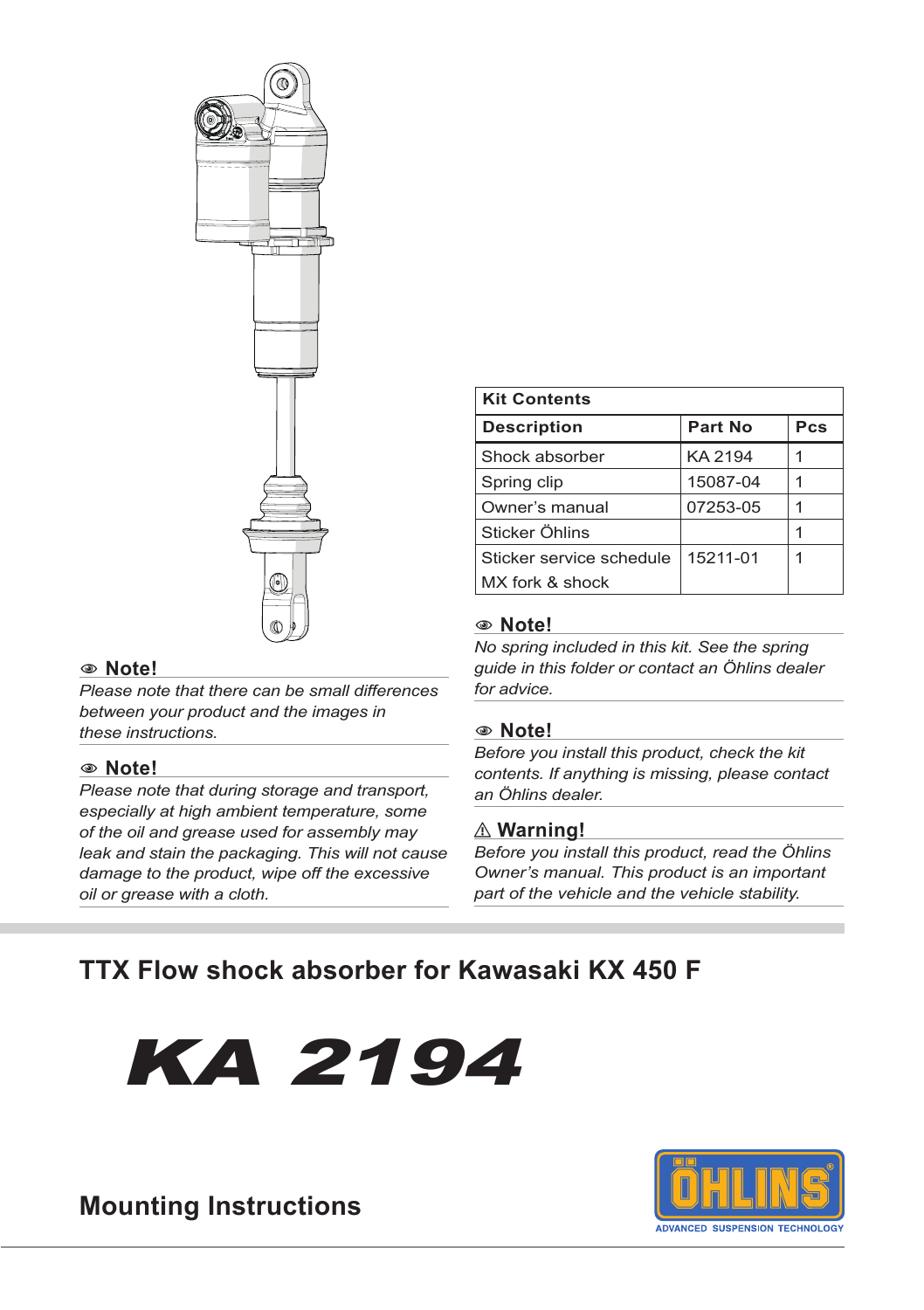# **MOUNTING INSTRUCTIONS**

### **Install the Shock Absorber**

#### ⚠ **Warning!**

*We strongly recommend to let an Öhlins dealer install this product.*

#### ⚠ **Warning!**

*If you work with a lifted vehicle, make sure that it is safely supported to prevent it from tipping over.*

#### 1 **Note!**

*When you work with this product, see the vehicle service manual for vehicle specific procedures and important data.*

#### 1 **Note!**

*Before you install this product clean the vehicle.*

#### **1**

Put the motorcycle on a work stand so that the rear wheel barely touches the ground.

#### **2**

Refer to the vehicle manual to install the Öhlins shock absorber.

#### 1 **Note!**

*Lower the vehicle so that the suspension is slightly compressed before you tighten the screws.*

#### ✋ **Caution!**

*Make sure that you tighten all screws to the correct torque and that nothing fouls or restricts movement of the shock absorber/front fork/ steering damper when the suspension is fully compressed or extended.*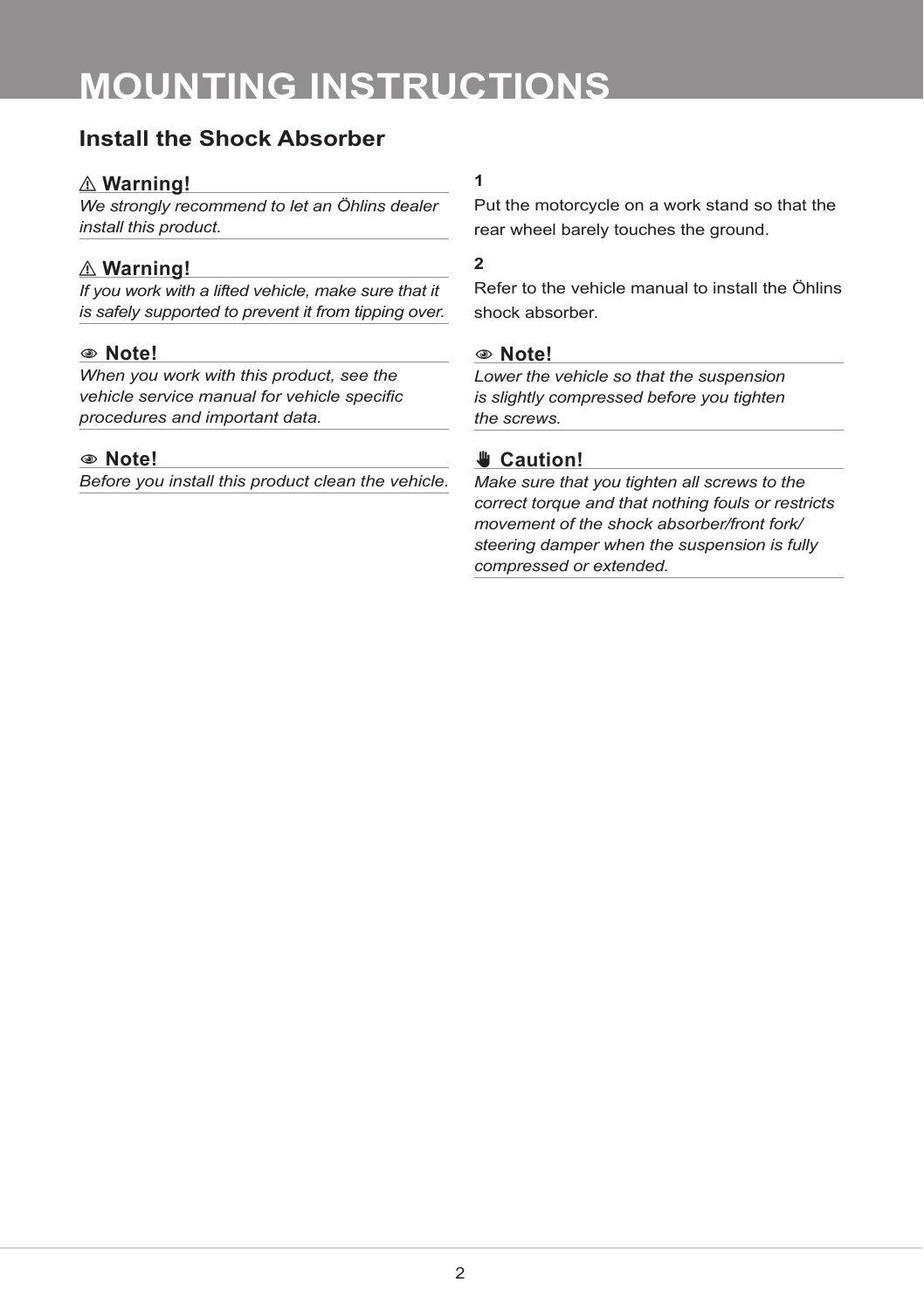# **MOUNTING INSTRUCTIONS**

## **SETUP DATA**

| Length                 | 485   | mm         |
|------------------------|-------|------------|
| Stroke                 | 142   | mm         |
|                        |       |            |
| Spring preload approx. | 10(5) | mm (turns) |
| Compr. low speed       | 6     | clicks     |
| Compr. high speed      | 8     | clicks     |
| Rebound                | 9     | clicks     |

| <b>Free Sag and Ride Height</b> |           |                        |  |  |
|---------------------------------|-----------|------------------------|--|--|
| $R1-R2$                         | $40 + 5$  | mm                     |  |  |
| $R1-R3$                         | $105 + 5$ | $\mathsf{m}\mathsf{m}$ |  |  |

# **SPRING GUIDE**

| Kawasaki KX 450 F |          |                    |  |  |
|-------------------|----------|--------------------|--|--|
| Rider's weight*   | Spring   | <b>Spring rate</b> |  |  |
| kg/pounds         | part no  | N/mm               |  |  |
| 60/132            | 06310-09 | 50                 |  |  |
| 65/143            | 06310-09 | 50                 |  |  |
| 70/154            | 06310-10 | 52                 |  |  |
| 75/165            | 06310-10 | 52                 |  |  |
| 80/176            | 06310-11 | 54                 |  |  |
| 85/187            | 06310-11 | 54                 |  |  |
| 90/198            | 06310-12 | 56                 |  |  |
| 95/209            | 06310-12 | 56                 |  |  |
| 100/220           | 06451-13 | 58                 |  |  |
| 105/231           | 06451-13 | 58                 |  |  |
| 110/242           | 06451-14 | 60                 |  |  |
| 115/253           | 06451-15 | 62                 |  |  |

*\*Rider's weight: Rider wearing proper riding gear. Make sure you know your total weight with riding gear. Riding gear weighs between 5 and 15 kg.*